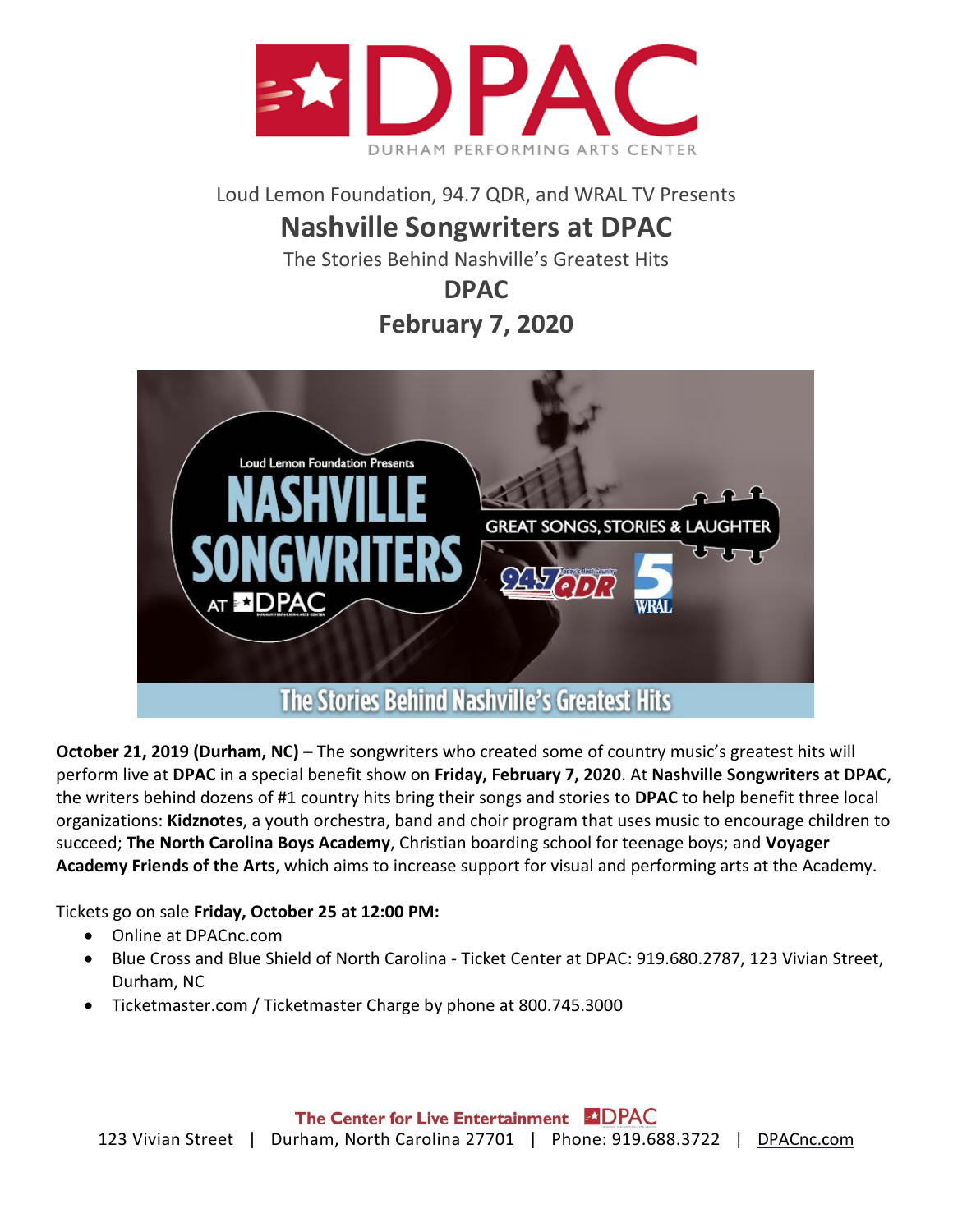

"**Nashville Songwriters** offers guests the unique opportunity to hear talented songwriters share the stories behind their hit songs," said Candice Terrell, **DPAC**'s Assistant Director of Marketing for Concerts & Comedy." "The event also serves to help raise funds for local organizations that support children in our community. We are proud to be a part of this great experience once again."

This is **DPAC**'s third year hosting this annual Triangle event, which is organized by songwriter and area resident Jeff Outlaw. These six top country songwriters will sing their hits and share their stories, bringing fans closer to the creative process that has produced some of the biggest hits in country music:

**Jeff Outlaw** is an accomplished songwriter of nine years and collaborator with many of the artists participating in this show. Outlaw is also the founder of Loud Lemon Foundation and recently signed his third contract extension with THiS Music. His hits include **"She's On Her Way" by Phil Vassar** and **"Still Ain't Made It Home" by Casey Donahew**. He has created numerous video treatments for music videos with Vassar and served as Creative Advisor for Vassar's popular show, Songs from the Cellar. He lives in Bahama, NC, with his family.

**Jessi Alexander** has written four #1 songs, **including "I Drive Your Truck,"** recorded by **Lee Brice** and winner of Song of the Year at the 2013 CMA Awards, 2013 NSAI Awards, and 2014 ACM Awards. A few of her other hits include **Blake Shelton's "Mine Would Be You"** and **"Drink On It."** Alexander also co-wrote **Miley Cyrus's "The Climb,"** which topped the charts and won Best Song from a Movie at the 2009 MTV Movie Awards.

**Wynn Varble** began writing songs at age 15 and was performing locally in a few country and bluegrass bands by the time he graduated high school. He later moved to Nashville where he signed with Reba McEntire's Starstruck Music. His songs **"Waitin' on a Woman" by Brad Paisley**, **"Have You Forgotten?" by Darryl Worley**, and **"A Little More Country Than That" by Easton Corbin** were all nominated for Song of The Year by either the ACMs or the CMAs. Varble was named Songwriter of the Year in 2009 by the Nashville Songwriters Association.

**The Warren Brothers** are an American songwriting duo who have written hits for several chart-topping country artists and rock bands. Brad and Brett Warren started as recording artists in their hometown of Tampa, Fla., before moving to Nashville. They were CMA nominees for Duo of the Year for six straight years and had Grammy nominations for Song of the Year and a CMA Song of the Year. Among their hits are **"Highway Don't Care" by Tim McGraw**, **"Red Solo Cup" by Toby Keith**, and **"Drink to That All Night" by Jerrod Niemann**.

**Tim Nichols** has written hit country songs for over two decades, leading to many accolades including induction into the Nashville Songwriters Hall of Fame, many BMI awards, as well as recognition from CMA, ACM, and NSAI. Some of his better known hits include **Jo Dee Messina's "Head's Carolina**, **Tail's California**,**" Dustin Lynch's "Cowboys and Angels,"** and the Grammy® Award winning **"Live Like You Were Dying,"** by **Tim McGraw**. He has also collaborated with artists like Alan Jackson, Reba McEntire, Keith Whitley, and Lee Ann Womack, to name a few.